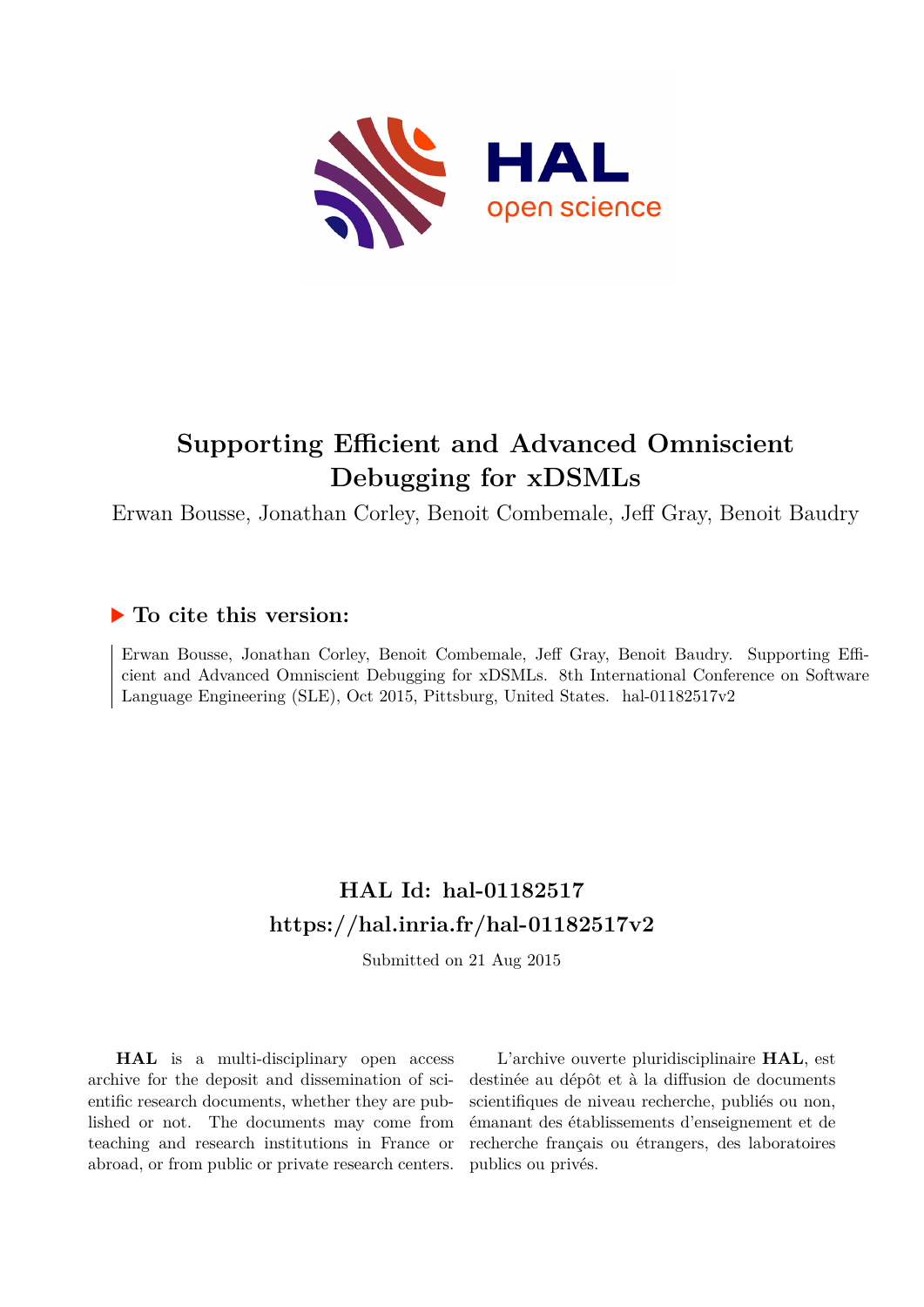## Supporting Efficient and Advanced Omniscient Debugging for xDSMLs

### Erwan Bousse

Irisa Rennes, France erwan.bousse@irisa.fr

Jeff Gray

University of Alabama Tuscaloosa, AL, USA gray@cs.ua.edu

Jonathan Corley

University of Alabama Tuscaloosa, AL, USA corle001@crimson.ua.edu Benoit Combemale

Inria Rennes, France benoit.combemale@inria.fr

Benoit Baudry

Inria Rennes, France benoit.baudry@inria.fr

## Abstract

Omniscient debugging is a promising technique that relies on execution traces to enable free traversal of the states reached by a system during an execution. While some General-Purpose Languages (GPLs) already have support for omniscient debugging, developing such a complex tool for any executable Domain-Specific Modeling Language (xDSML) remains a challenging and error prone task. A solution to this problem is to define a *generic* omniscient debugger for all xDSMLs. However, generically supporting any xDSML both compromises the efficiency and the usability of such an approach. Our contribution relies on a *partly generic* omniscient debugger supported by *generated domain-specific* trace management facilities. Being domain-specific, these facilities are tuned to the considered xDSML for better efficiency. Usability is strengthened by providing *multidimensional* omniscient debugging. Results show that our approach is on average 3.0 times more efficient in memory and 5.03 more efficient in time when compared to a generic solution that copies the model at each step.

*Categories and Subject Descriptors* D.2.5 [*Software Engineering*]: Testing and Debugging

*Keywords* Omniscient Debugger, xDSML, Execution Trace

## 1. Introduction

Many recent efforts aim at providing facilities to design executable Domain-Specific Modeling Languages (xDSMLs) [4, 13, 17]. xDSMLs allow system engineers to analyze behavioral properties early in the development process. In particular, *debugging* is a common dynamic facility to observe and control an execution in order to better understand a behavior or to look for the cause of a defect. However, standard debugging only provides facilities to pause and step *forward* during an execution, hence requiring developers to restart from the beginning to give a second look at a state of interest. To cope with this issue, *omniscient debugging* is a promising technique that relies on execution traces to enable free traversal of the states reached by a system, thereby allowing developers to "go back in time." [10]

While most general-purpose languages (GPLs) already have their own efficient standard debugger (e.g., Java<sup>1</sup>) or omniscient debugger (*e.g.,* also Java [16]), developing such a complex tool for any xDSML remains a difficult and error prone task. Despite the specificities of each xDSML, it is possible to identify a common set of debugging facilities for all xDSMLs. Thus, to avoid manual creation of each debugger, a possible solution is to define a generic omniscient debugger that would work for any xDSML. However, handling any xDSML has two main consequences: (1) There is necessarily a trade-off between genericity and efficiency of the debugging operations, since supporting any xDSML requires the use of expensive introspection, conditionals, or type checks to support a wide variety of abstract syntax and runtime data structures. Moreover, since debugging is an interactive activity, *responsiveness* is of primary importance. Hence, a first concern is the *efficiency* of a generic debugger. (2)

<sup>1</sup> <http://docs.oracle.com/javase/8/docs/technotes/tools/unix/jdb.html>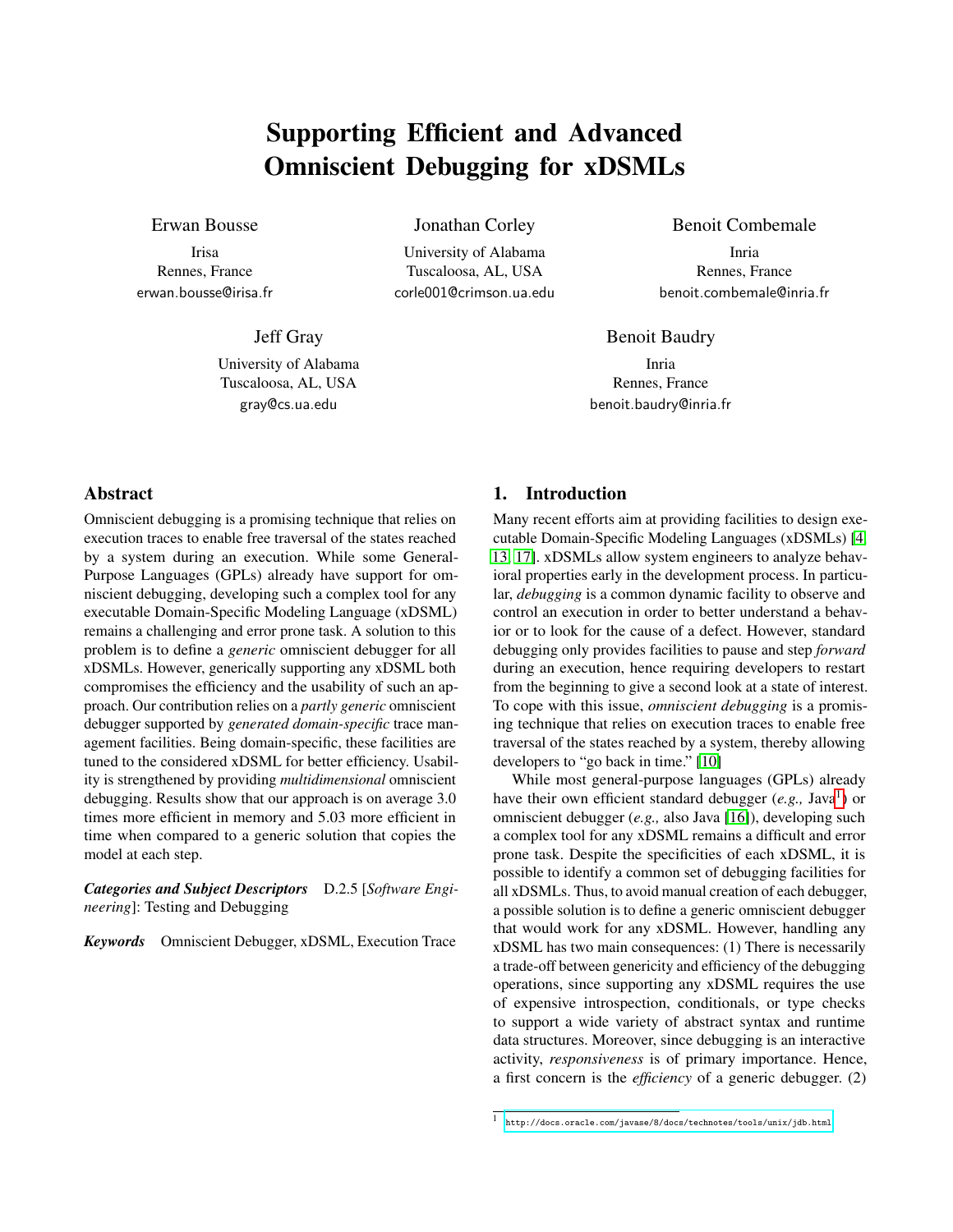The execution data structure defined in an xDSML can be arbitrarily complex (*e.g.,* a large object-oriented structure), and therefore difficult to comprehend in a debugging session, especially if the execution leads to a large amount of states. Hence, a second concern is the *usability* of omniscient debugging for xDSMLs; *i.e.,* specific *advanced* facilities are required to manage the complexity and size of the executions. To summarize, the following are key objectives that drive the focus of this paper:

O#1: Providing efficient omniscient debugging facilities, to ensure responsiveness of the debugger.

O#2: Offering advanced omniscient debugging facilities, to improve the usability.

To address O#1, we propose to go from a *generic* omniscient debugger to a *generic meta-approach* to define omniscient debuggers. Such a generative approach can provide an efficient and finely tuned omniscient debugger for any xDSML. Yet, considering a generic set of debugging services for all xDSMLs, both the interface and some underlying logic of a debugger can remain generic without compromising efficiency. Hence, our contribution relies on a *partially generic* omniscient debugger supported by *generated domainspecific* trace management facilities. The trace management facilities include a *domain-specific trace metamodel* that precisely captures the execution state of a model conforming to the xDSML, and a *domain-specific trace manager* providing all the required services to manipulate the execution trace generically. Because the trace manager is domain-specific, it is finely tuned to the considered xDSML and to the generated trace metamodel, and hence more efficient than a generic one. Previously, we have separately explored both supporting efficient, generic omniscient debugging services for model transformations [6] and generating domain-specific trace metamodels [2]. In this paper, we explore adapting domain-specific trace metamodels to support generic omniscient debugging services for xDSMLs. To address O#2, our contribution provides *multidimensional omniscient debugging* services, which mix both omniscient debugging services, and advanced facilities to navigate among the *values* of specific elements of the executed model.

We implemented our approach as part of the GEMOC Studio, a language and modeling workbench; and we conducted an empirical evaluation. To evaluate the efficiency of our solution, we assessed its quality with regard to both memory consumption and the time required to run omniscient debugging operations. We compared our approach with two generic omniscient debuggers: one that simulates omniscient debugging by resetting the execution engine and re-executing until the target state is reached, and one that copies the model at each execution step. Obtained results show that our approach is on average 3.0 times more efficient in memory when compared to the second debugger, and respectively 54.1 and 5.03



Figure 1. Petri Net xDSML

times more efficient in time when compared respectively to the first and the second debugger.

The remaining sections are as follows. Section 2 defines the considered scope of model execution and model debugging. Section 3 presents our generative approach to provide generic multidimensional omniscient debugging. Section 4 describes a prototype supporting the technique in the GEMOC Studio. Section 5 discusses the evaluation of our approach. Finally, Section 6 discusses related work and Section 7 concludes the paper.

### 2. Model Execution and Model Debugging

In this section, we precisely define the scope of the considered executable models, their specification into xDSMLs, and the resulting execution trace corresponding to the application of the latter to the former. Then we define the scope of the advanced omniscient debugging facilities proposed to analyze executable models.

#### 2.1 Model Execution

*xDSML* We consider a *metamodel* to be an object-oriented model defining a particular domain. Thus, it is composed of classes that consist of properties. A property is either an attribute (typed by a primitive type) or a reference to another class. A *model* is then a set of objects that conforms to a metamodel. Conformity implies each object in the model is an instance of one class defined in the metamodel. An object is composed of fields, each representing the object's values for one property of the corresponding class.

While the purpose of metamodeling is to define languages, *executable* metamodeling also includes defining execution semantics within the language definition. This is done through xDSMLs, languages that include the definitions of the *execution state* of a model conforming to the language, and *execution semantics* that operate on this state.

There are two different approaches to define execution semantics: *translational* semantics and *operational* semantics. We focus in this paper on the case of operational semantics, and we plan to consider translational semantics in the future.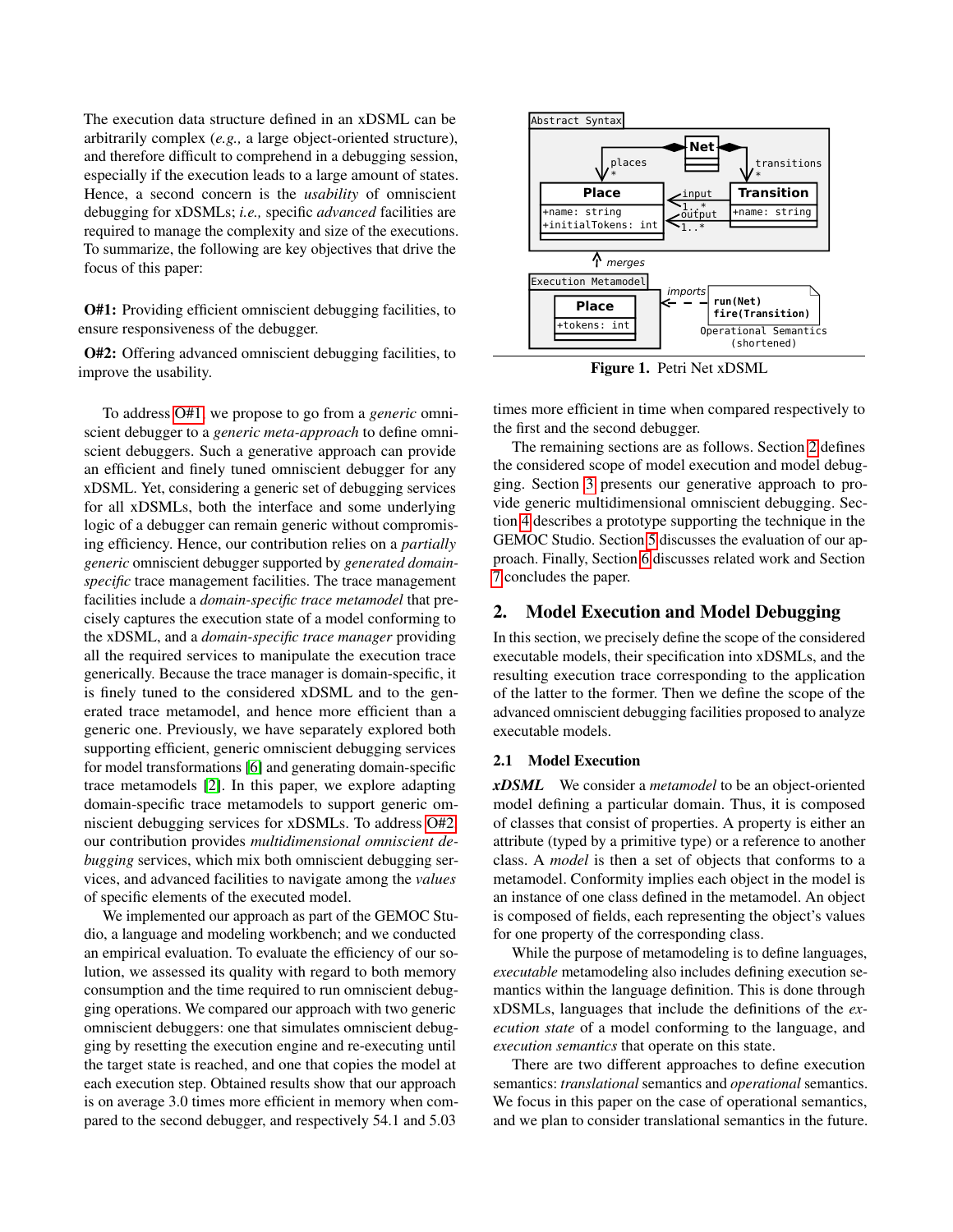

Figure 2. Example of Petri Net execution trace annotated with the use of a selection of debugging services

#### Definition 1 *An* xDSML *is defined by:*

- *An* abstract syntax*, that is a metamodel. We call* immutable property *a property introduced in this metamodel. At the model level, we call* immutable field *an object's field based on an immutable property.*
- *An* execution metamodel*, that extends the abstract syntax by package merge* 2 *. We call a property introduced in this metamodel a* mutable property*. In a model, a* mutable field *is an object's field based on a* mutable property*.*
- Operational semantics*, that are a set of transformation rules that modify a model conforming to the execution metamodel by changing values of mutable fields and creating/destroying instances of classes introduced in the execution metamodel.*
- *An* initialization function *that, when given a model conforming to the abstract syntax, returns a model conforming to the execution metamodel.*

Figure 1 shows an example of a Petri Net xDSML. At the top, its abstract syntax is depicted with three classes Net, Place and Transition. At the bottom-left is the execution metamodel, that extends the class Place using *package merge* with a new mutable property tokens. The initialization function (not shown) transforms each original object into an executable object (*e.g.,* a Place object gains a tokens field) as defined in the execution metamodel. The function also initializes each tokens field with the value of initialTokens. At the bottom-right are the signatures of the rules defined in the operational semantics. The rules are defined as follows: run continuously looks for enabled transitions, and uses fire to transfer tokens from input to output places of such transitions. Note that a Place object cannot be created during execution, since the Place class was introduced in the abstract syntax.

*Model Execution* Given an xDSML, executing a conforming model consists of the application, on demand, of the transformation rules that define its operational semantics.

*Execution Trace* Execution traces aim at capturing both the changes in the mutable fields of the model, and the applied transformation rules that led to these changes. While



Figure 3. Feature comparison of the debugging approaches

traces can take various forms, this work considers that an execution trace is a sequence of *states* capturing the values of the mutable fields and *steps* capturing the application of transformation rules.

Definition 2 *An* execution trace *is defined by:*

- *A sequence of* execution states*, each capturing the values of all mutable fields in the model.*
- *A set of* steps*, each being the application of a transformation rule of the operational semantics. A step going from a state to its following state is called a* small step*, while a step containing several steps is called a* big step*. In other words, a* big step *is the application of a transformation rule that relies on other existing rules.*

Figure 2 presents a trace from the execution of a Petri Net model conforming to the Petri Net xDSML shown in Figure 1. The trace is composed of four states, on top of which the steps of the execution are depicted. States are separated by three *small steps* that represent the applications of the fire transformation rule. A *big step* goes from the first state to the last state to represent the application of the run rule. Note that the bottom part of the figure (*i.e.,* the colored arrows) is described later in Section 2.2.

#### 2.2 Model Debugging

*Debugging Approaches* Debugging an executable model involves *controlling* the model's execution and observing the states traversed. Figure 3 shows four approaches to achieve this, with different levels of control over the execution. First,

<sup>2</sup> Note that in practice, existing tools and approaches use different but similar extension mechanisms; *e.g.,* Kermeta [9] uses aspect weaving and xMOF [13] uses generalization.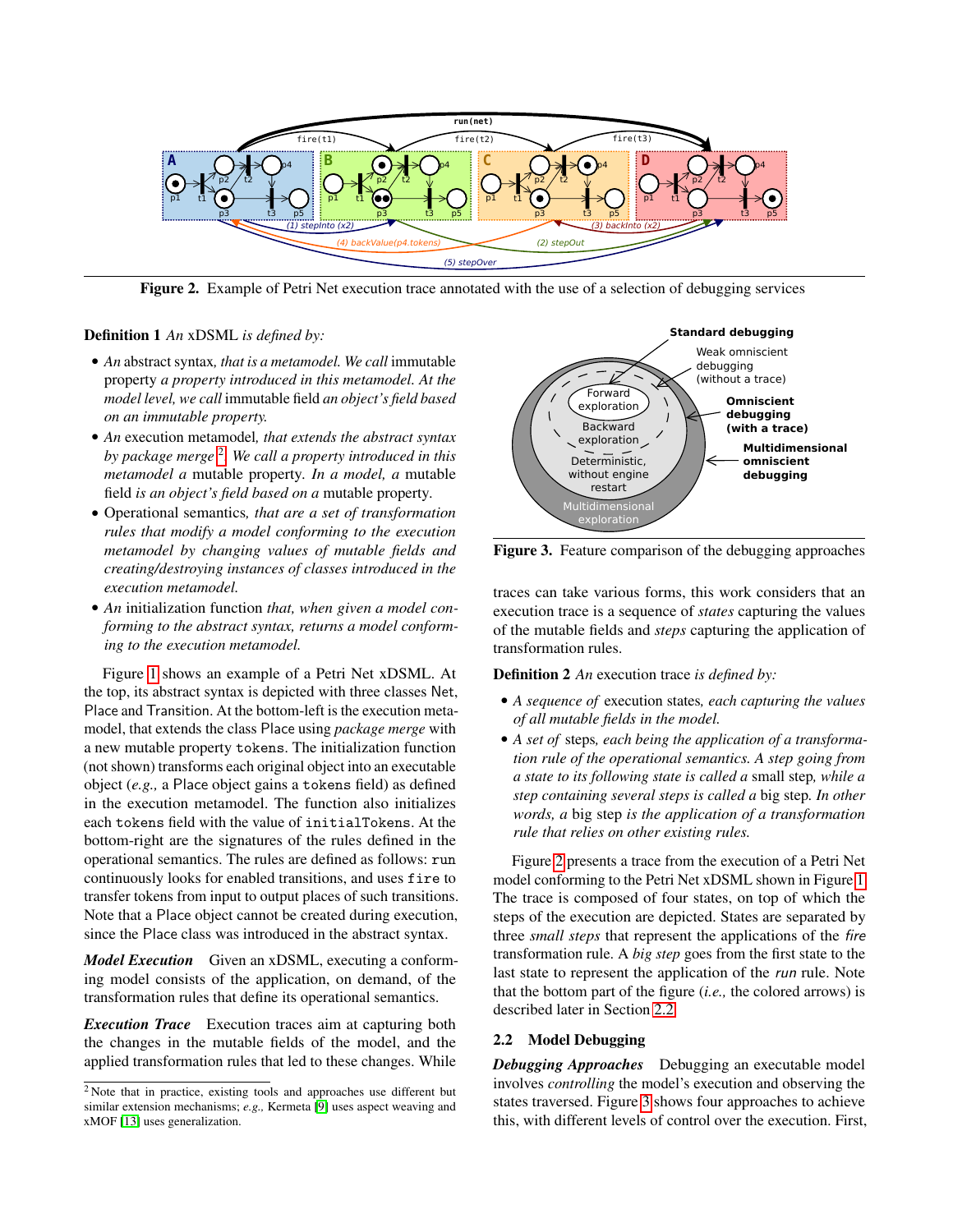*standard debugging* only traverses forward through the states reached by the model through the application of the operational semantics rules. Second, we call *weak omniscient debugging* the possibility to go backward in the exploration of the states through a restart of the execution engine and a re-execution until the target state is reached. Note that this can be accomplished manually with any standard debugger. Third, *omniscient debugging* relies on an execution trace to revert the executed model into a prior state. Using a trace makes the procedure deterministic (*i.e.,* the exact same states are visited) even if the model or the operational semantics are non-deterministic. Finally, our proposal relies on *multidimensional omniscient debugging*, which adds facilities to navigate among the values of mutable fields of the model. In the remainder of this section, we present these debugging approaches as sets of provided services. Note that all these services are only valid when the execution is *paused*; *i.e.,* when the execution engine waits for instruction before applying a transformation rule.

*Standard Debugging* Most debuggers only provide *standard debugging*, which includes the following forward exploration services:

- **breakpoint**: pause the execution when a specified condition is true (*e.g.,* a transformation rule is reached).
- **stepInto**: resume execution and pauses after either executing a single *small step* or moving to the next step encountered in the following *big step*.
- **stepOver**: resume execution and pause when the next step is completed (including the contained steps, if this is a *big step*).
- **stepOut**: resume execution and pause when the first step not contained within the current *big step* is reached.
- **play**: resume execution.
- **visualization of the current state**: display the values of relevant mutable elements.

*Omniscient Debugging* To provide exploration of previously visited states, *omniscient debugging* relies on the construction of an execution trace to extend standard debugging with the following services:

- **jump**: revert the model to a specified state.
- **backInto**: revert a single *small step* or moves to the last step encountered in a *big step*.
- **backOver**: revert the last encountered step (including the contained steps, if the last step is a *big step*).
- **backOut**: revert all the remaining steps within the current *big step*.
- **playBackwards**: continuously revert execution until the execution is paused or the initial state is reached.

• **visualization of the trace**: display an interactive representation of the reached execution states and show which state is current.

*Multidimensional Omniscient Debugging* With the ability to go both forward and backward, a developer can explore any state of a model's execution. Yet, large traces are difficult to navigate practically, and information stored within a state can be arbitrarily complex, compromising usability (O#2). To cope with this issue, we investigate *multidimensional omniscient debugging*; *i.e.,* facilities to navigate among the *values* of the mutable fields of the model:

- **jumpValue**: jump to the first state in which a given mutable field has a given value.
- **stepValue**: given a mutable field, jump to the next value of this field.
- **backValue**: given a mutable field, jump to the previous value of this field.
- **visualization of the value sequences**: display an interactive representation of the reached values of the mutable fields and show which values are the current ones.

*Example Debugging Scenario* Consider a complete execution and debugging scenario with a Petri Net model conforming to the xDSML shown in Figure 1. The initial state of the considered Petri Net model is depicted at the left of Figure 2 with the label A. First, we set a *breakpoint* in order to pause the execution right after it starts. Then we start the execution and reach the first A state. From there, the next step is an application of run. We perform a first stepInto (1), which does not change the current state, but presents us with a new next step, which is an application of fire on t1. We then use stepInto a second time (1), which applies the fire *small step* and brings us to the B state. From there, we use  $stepOut(2)$ to get out from the current *big step* (*i.e.,* run ), which brings us to the D state. At this point, the trace is fully constructed, and no additional transformation rules will be applied.

Then, similar to the beginning of the scenario, we apply twice backInto (3) to reach the C state. We then use back-Value (4) to go back to the previous value reached by the tokens field of the p4 Place object. While p4 has one token in the C state, its previous amount was zero, which started in the A state. Hence, we reach the A state again. Finally, this time we use  $stepOver(5)$  to directly follow the first step (*i.e.,* run) and we reach the D state again. Note that in this case, stepOver should not apply any transformation rules, but simply read information from the execution trace to directly revert the executed model into the stored D state.

## 3. Efficient and Advanced Omniscient Debugging for xDSMLs

This section presents our approach that provides efficient and advanced omniscient debugging for xDSMLs using a partially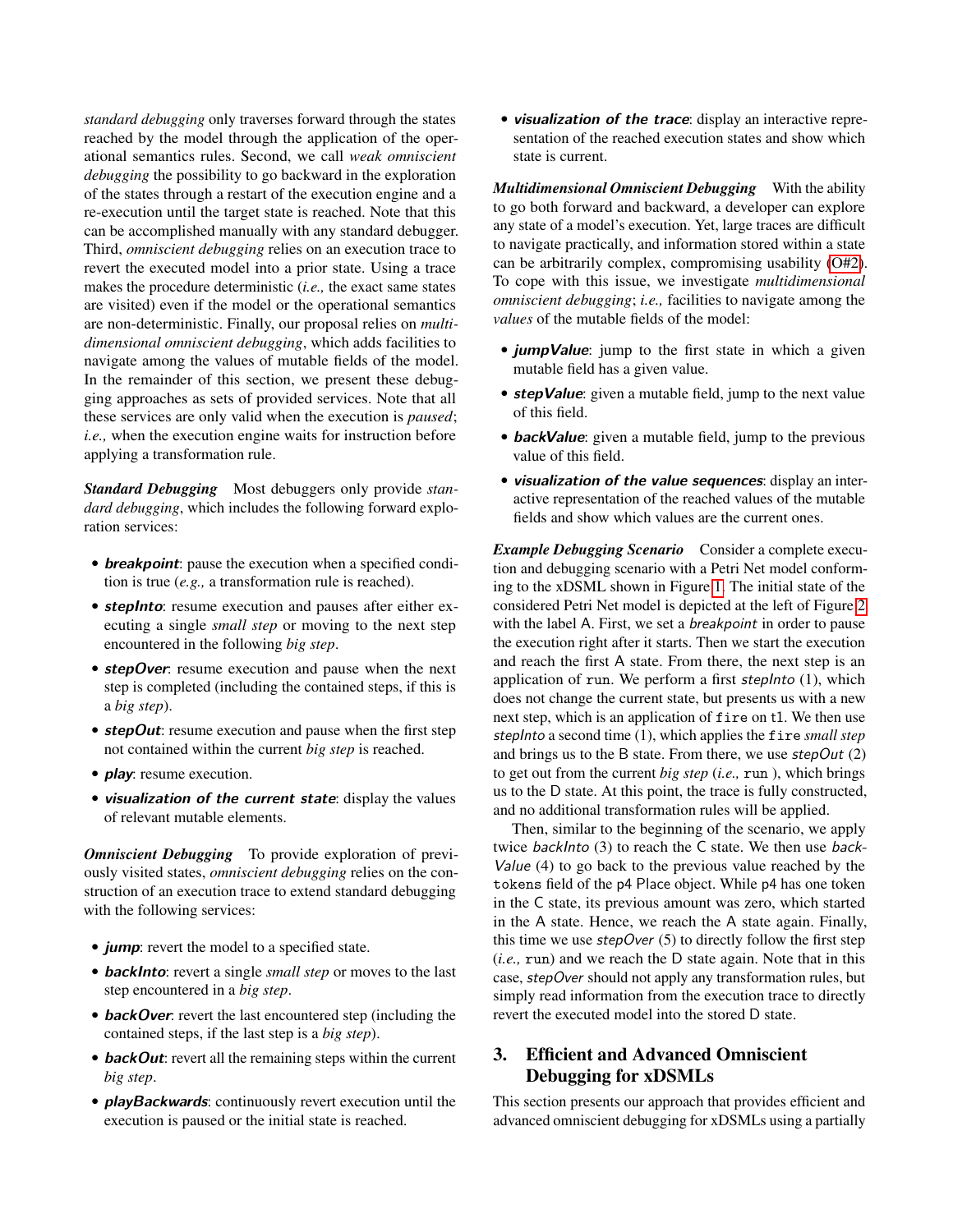

Figure 4. Overview of the approach

generic, multidimensional omniscient debugger supported by generated domain-specific trace management facilities.

#### 3.1 Overview of the Approach

Defining an xDSML implies the definition of a number of domain-specific facilities to edit or analyze a model conforming to the language. In particular, one method to provide a visual animation of a model execution is to observe the model and react to changes. Because such a pattern is common when defining tools for xDSMLs, our approach is designed to have a *single instance* of the executed model loaded at any given time that can be modified throughout the execution and the debugging session.

Figure 4 shows an overview of our approach. We consider that the *initialization function* of the xDSML was already applied to an input model, creating the *executable model*. The first step of our approach relies on *generators* (a), which take the considered xDSML as input to produce two domainspecific components: a *trace metamodel* (b) and a *trace manager* (c). The second step is the execution and the debugging of the model. The *execution engine* (d) applies the *operational semantics* to change the model and uses the *trace constructor* (e) from the trace manager to construct a domain-specific trace. The *generic multidimensional omniscient debugger* (f) provides all the services described in Section 2 by controlling the execution engine and relying on the *state manager* (g) to revert the model into previous states. Additionally, the debugger relies on the *generic trace metamodel interface* (h) to manipulate the trace.

To illustrate a subset of the interactions between the components shown in Figure 4, Figure 5 shows a sequence diagram that sketches what happens when a *small step* must be computed and stored in the trace. Duration bars depicted in gray represent changes made in the affected element. First, the *engine* (d) determines the next rule to apply then notifies the *trace constructor* (e) that a small step will occur. As a result, the trace constructor reads the *executed model*, and updates the *domain-specific trace* with new elements accordingly (*e.g.,* add a new *small step* and, if the model was



Figure 5. Interactions when a *small step* is to be computed and added to the trace

altered, a new state). Finally, the execution engine applies the rule and modifies the executed model accordingly.

We present all of these components in more detail in the remainder of this section.

#### 3.2 Execution Engine

First and foremost, an omniscient debugger must provide precise control over the execution of a model, such as the ability to pause during execution or traverse the trace in a controlled manner. For this to be possible, the *execution engine* (d) must adhere to certain specifications. The engine must be able to drive the execution of the model (*i.e.,* initialization, start, stop), and to provide to the debugger some control over the execution. This includes the ability to pause the execution at a specific state during execution, and the ability to resume the execution from a paused state. We assume that the engine provides at least the following services:

- **pauseWhen**: order to suspend the execution in between two transformation rule applications as soon as a given predicate is true.
- **isPaused**: return true if the engine is paused.
- **resume**: resume execution (*i.e.,* cancel a pause).

As presented in Section 4.1, we developed an execution engine that encompasses the aforementioned services.

#### 3.3 Domain-Specific Trace Metamodel

In our prior work [2], we presented a generative approach that automatically provides a rich domain-specific trace metamodel for an xDSML. Instead of relying on clones of the executed model to construct a trace, the metamodel precisely captures its execution state through an efficient object-oriented structure based on the mutable properties of the xDSML. In addition, the structure provides rich navigation facilities to browse a trace according to the values reached by the mutable fields of the model. To benefit from such efficient trace structures (O#1), we rely on this approach for the *automatic generation* (a in Figure 4) of the *domain-specific trace metamodel* (b in Figure 4).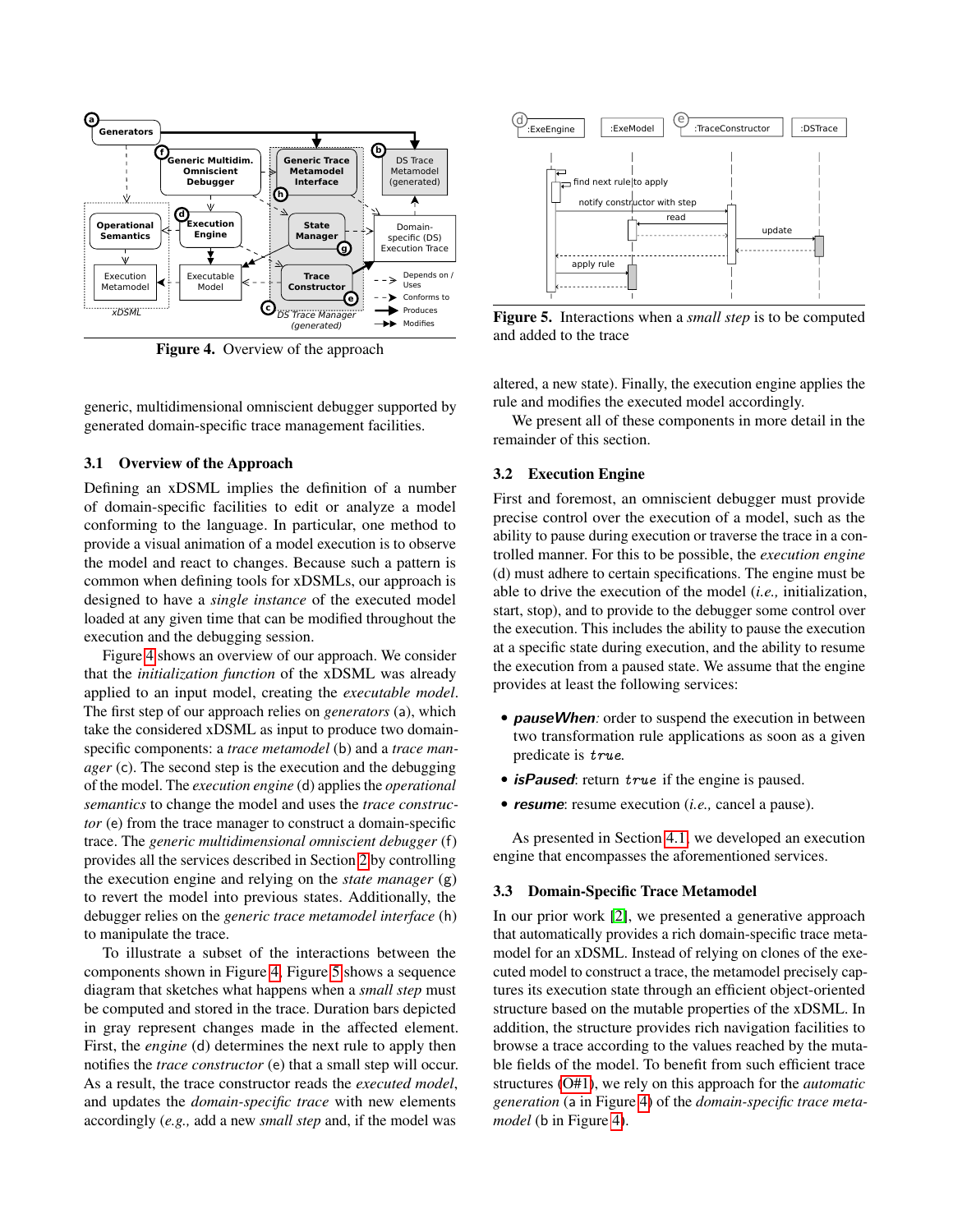

Figure 6. Petri net rich domain-specific trace metamodel

To support omniscient debugging, we extended this generative approach with the notion of *big step*, in addition to *small step*. This included adding a BigStep class to the base classes that are generated, the derivation of domain-specific *big step* classes from the xDSML operation definitions, and extending the generation algorithm to create inheritance links from *big step* classes to BigStep.

Figure 6 shows an example of a rich domain-specific trace metamodel for Petri Nets using our approach. As an overview, the state of the model is captured in the ExecutionState class, which is composed of a tuple of TokensValue objects, with each representing the value of a tokens field at a given point in time. Each TracedPlace object captures all the values of the mutable fields of a specific Place object of the executed model. On the right, steps are represented by Run and Fire, which inherit BigStep and SmallStep respectively.

#### 3.4 Trace Constructor

To provide omniscient debugging, we must construct an execution trace during the execution of the model. We have defined the following set of operations to be provided by the *trace constructor* (e in Figure 4):

- **initialize**: create the base elements of the trace.
- **addState**: add a new state in the trace if a mutable field of the model changed, or if instances of classes introduced in the execution metamodel are created/deleted.
- **addSmallStep:** add a *small step* in the trace.
- **bigStepStarted**: notify that a *big step* has started.
- **bigStepEnded**: notify that a *big step* has ended.

As explained in Section 2.1, the execution of a model consists of the application of a sequence of transformation rules. To capture an execution state that matches a model conforming to the execution metamodel, the operation addState must be called just before or after the transformation rule.

Since a *big step* is simply a sequence of *small steps*, we only need to capture states before and after *small steps*. However, we also need to capture when steps occur, hence addSmallStep must be called at each transformation rule

that matches a *small step*, while bigStepStarted and bigStepEnded must be called before and after a rule matching a *big step*, respectively. In summary, all the calls required to construct the trace are as follows:

- Just before the first *small step*: initialization
- Just before a *small step*: addState, addSmallStep
- After the last *small step*: addState
- Just before a *big step*: bigStepStarted
- Just after a *big step*: bigStepEnded

#### 3.5 Generic Trace Metamodel

Our approach relies on the generation of a domain-specific trace metamodel for the considered xDSML. Since the debugger is generic, an interface must also be defined to manipulate traces in a generic way despite their various possible data structures. We defined this structural interface as a *generic trace metamodel* (h in Figure 4) specifying all the information that should be accessible within a domain-specific trace. Thus, it has a similar structure to generated domain-specific trace metamodels, except it contains less classes and properties.

Figure 7 shows the generic trace metamodel interface. To summarize, we have the same base classes (Trace and ExecutionState) as generated domains specific trace metamodels (*e.g.,* the Petri net trace metamodel shown in Figure 6), and classes to represent both steps (ExecutionStep) and values (TracedObject, ValueSequence, Value). Primitive types that extend the Value class (*e.g.,* IntegerValue) are not shown due to space limitations. We use references to elements of the execution metamodel, operational semantics, and executed model: appliedRule to specify which rule was applied, originalObject to specify which object of the original model is traced by a TracedObject, and tracedProperty to specify the property traced by a ValueSequence. Also note that derived properties are defined to facilitate the navigation among the trace, such as nextState. Finally, Execution-Step objects are ordered either by starting time, or by ending time, hence the derived properties nextStarting and previousStarting for the starting time then nextEnding and previousEnding for the ending time.

In order to go back and forth through the execution states and steps, a Trace has a reference currentStepForward to the ExecutionStep object that represents the next forward execution step, and a similar reference currentStepBackward for the next backward step (*e.g.,* to backOver the last step handled by the debugger). The current state is accessible with currentState, which is derived from currentStepForward. Similarly, the property currentValue of ValueSequence is indirectly derived from currentState.

To provide this interface, our solution relies on the generation of a one-way model transformation from the domain specific trace metamodel to the generic trace metamodel. Thereby, we have a generic read-access to the trace. Regarding write-accesses, we store the debugging state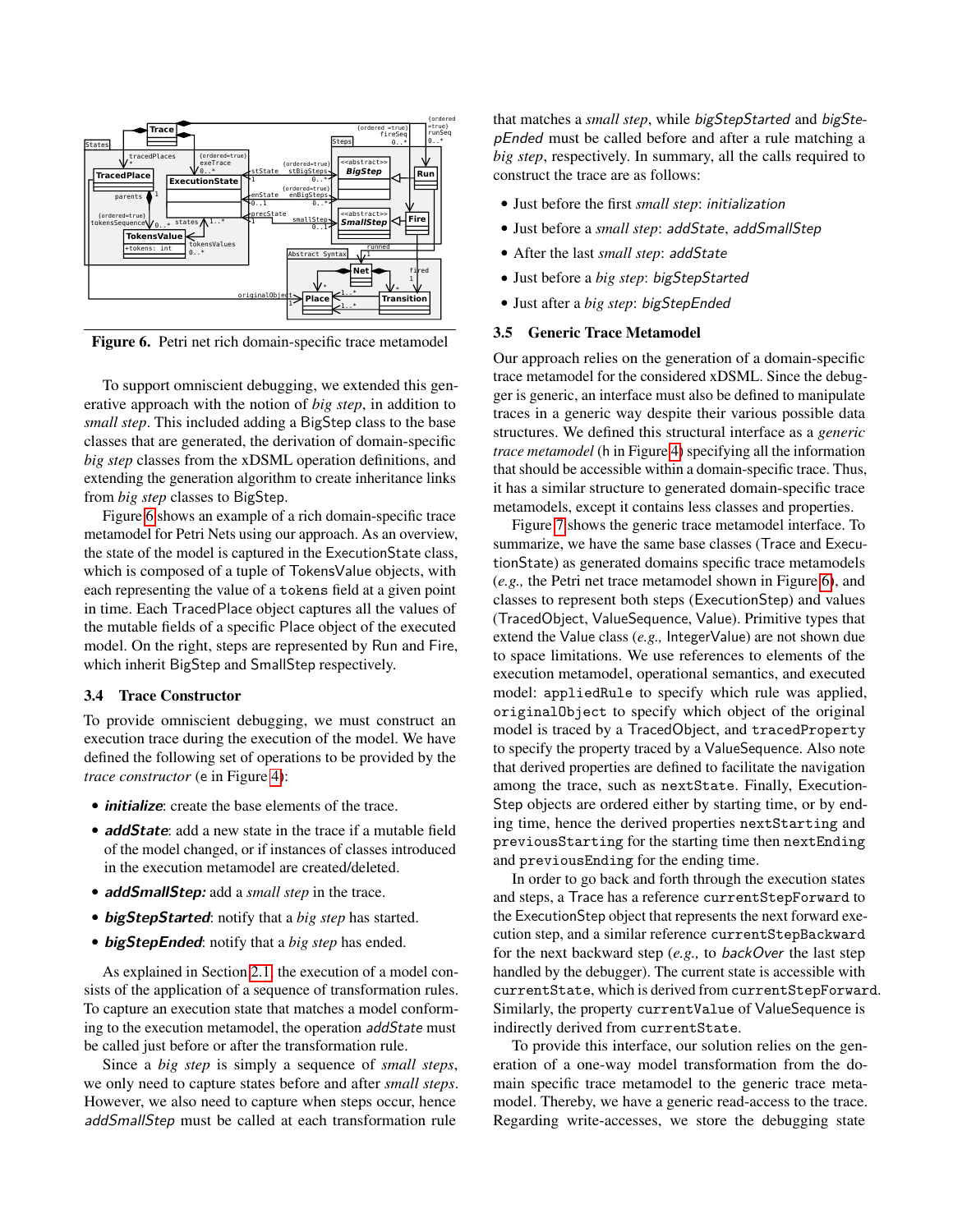

Figure 7. Generic Trace Metamodel Interface

(*e.g.,* currentState) in a separate generic structure, hence avoiding the need to modify the domain-specific trace.

#### 3.6 State Manager

An omniscient debugger must be able to revisit a previous state by reverting the executed model into the state stored in the execution trace. The operation enabling a debugger to return to a past state is provided by the *state manager* (g in Figure 4), which we specified with a single service:

• **restoreModelToState**: restore the executed model into a given execution state.

The idea is similar to the well-studied *memento* design pattern, albeit at the model level. The *originator* is the model being executed; the *memento* is an execution state of the trace; and the *caretaker* is both the trace and the trace manager.

#### 3.7 Domain-Specific Trace Manager

To implement both the trace constructor and the state manager and to generically expose as much information as stated in the generic trace metamodel, our approach relies on the generation of a *domain-specific trace manager* (c in Figure 4). The reason for generating this component is *efficiency* (O#1), because trace manipulations can be tuned for both the considered xDSML and the generated domainspecific trace metamodel (introduced in Section 3.3).

Consequently, the domain-specific trace manager generation is coupled with the domain-specific trace metamodel generation. Since all generated operations manipulate a trace conforming to this metamodel, a set of traceability links obtained from the generation of the domain-specific trace metamodel is provided to the generator. From there, the main steps of the generation are as follows:

- 1. Since the systematic base structure of the generated trace metamodels is known from the domain-specific trace metamodel generator, initialize can be generated;
- 2. Since the mutable fields of the execution metamodel and the corresponding classes in the trace metamodel are known, addState can be generated. An implementation of

this service includes looking for changes among mutable fields then creating a state and new values if any change is detected. Likewise, revertModelToState can be generated, which relies on links from the trace to the model to restore values and re-create objects.

- 3. Since the operational semantics and the corresponding step classes in the trace metamodel are known, step creation can be generated. While addSmallStep is straightforward, bigStepStarted requires stacking big steps that are in progress, and to unstack them in bigStepEnded.
- 4. Finally, since the systematic shape of generated trace metamodels is known, a generic trace metamodel interface can be provided, as defined in Section 3.5.

#### 3.8 Generic Multidimensional Omniscient Debugger

The last component to define is the *generic multidimensional omniscient debugger* (f in Figure 4) that relies on the execution engine to control the current execution, on the state manager to restore previous states, and on the generic trace metamodel interface to manipulate traces.

Table 1 provides a precise definition of each service required for multidimensional omniscient debugging using the services of the three aforementioned required components. These components are represented by three singletons: *engine* represents the execution engine, *trace* represents the root element of a model conforming to the generic trace metamodel, and *manager* represents the state manager. In the following paragraphs, we explain the definitions of all the services provided by the debugger defined in Table 1.

*Jump services* Table 1 starts with the definition of the most important omniscient debugging service, jump. Jumping consists of going back to a chosen state in the execution trace, and is accomplished via the jumpToState service. First, it uses the restoreModelToState service from the state manager to modify the model, then updates the debugger state represented by currentForwardStep and currentBackwardStep. Additionally, we need to be able to jump back either right *before* or *after* an execution step, which is provided by the services jumpBeforeStep and jumpAfterStep.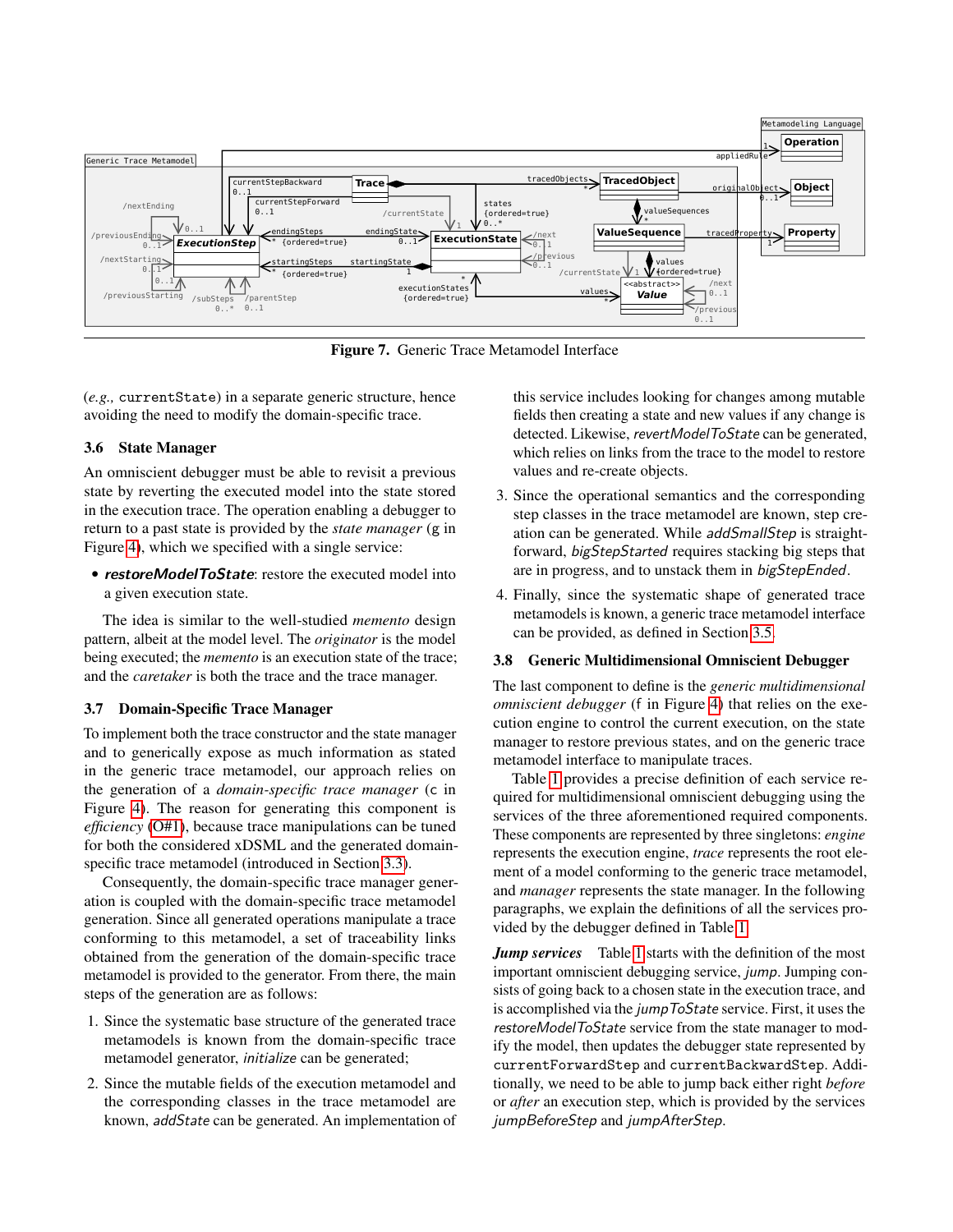| <b>Omniscient Debugging Service</b>           | <b>Definition</b>                                                                                                                                                                                                                                                                                                                                                                                                                                                                 |
|-----------------------------------------------|-----------------------------------------------------------------------------------------------------------------------------------------------------------------------------------------------------------------------------------------------------------------------------------------------------------------------------------------------------------------------------------------------------------------------------------------------------------------------------------|
| jumpToState(state: ExecutionState)            | if state $\neq$ trace.currentState then<br>$\Box$ manager.restoreModelToState(state);<br>if state.startingSteps $\neq \emptyset$ then<br>$\perp$ trace.currentForwardStep $\leftarrow$ state.startingSteps.first();<br>else<br>$\ulcorner$ trace.currentForwardStep $\leftarrow null$ ;<br>if state.endingSteps $\neq \emptyset$ then<br>$\perp$ trace.currentBackwardStep $\leftarrow$ state.endingSteps.last();<br>else<br>$\perp$ trace.currentBackwardStep $\leftarrow null;$ |
| jumpBeforeStep(step: ExecutionStep)           | jumpToState(step.startingState);<br>$trace.currentForwardStep \leftarrow step;$                                                                                                                                                                                                                                                                                                                                                                                                   |
| jumpAfterStep(step: ExecutionStep)            | if step.endingState $\neq null$ then<br>jumpToState(step.endingState);<br>$\perp$ <i>trace</i> .currentBackwardStep $\leftarrow$ <i>step</i> ;                                                                                                                                                                                                                                                                                                                                    |
| backInto()                                    | jumpAfterStep(trace.currentBackwardStep.previousEnding)                                                                                                                                                                                                                                                                                                                                                                                                                           |
| backOver()                                    | jumpBeforeStep(trace.currentBackwardStep)                                                                                                                                                                                                                                                                                                                                                                                                                                         |
| backOut()                                     | if trace.currentBackwardStep.parent $\neq \textit{null}$ then<br>$trace$ .currentBackwardStep $\leftarrow trace$ .currentBackwardStep.parent;<br>$\mathsf{L}$ backOver();                                                                                                                                                                                                                                                                                                         |
| playBackwards()                               | while trace.currentBackwardStep.previousEnding $\neq null \wedge \neg engine$ .isPaused() do<br>$\perp$ backInto()                                                                                                                                                                                                                                                                                                                                                                |
| <b>Standard Debugging Service</b>             | <b>Definition</b>                                                                                                                                                                                                                                                                                                                                                                                                                                                                 |
| toggleBreakpoint $(p : Predict)$              | $engine$ .pauseWhen $(p)$                                                                                                                                                                                                                                                                                                                                                                                                                                                         |
| stepInto()                                    | if trace.currentForwardStep.nextStarting = $null$ then<br>$steppedinto \leftarrow trace.currentForwardStep;$<br>engine.pauseWhen(steppedInto.nextStarting $\neq null$ );<br>$engine$ .resume $();$<br>else<br>□ jumpBeforeStep(trace.currentForwardStep.nextStarting);                                                                                                                                                                                                            |
| stepOver()                                    | if trace.currentForwardStep.endingState $= \textit{null}$ then<br>$steppedOver \leftarrow trace.currentForwardStep;$<br>engine.pauseWhen(steppedOver.endingState $\neq$ null;<br>$\lfloor$ engine.resume();<br>else<br>$\Box$ jumpAfterStep(trace.currentForwardStep);                                                                                                                                                                                                            |
| stepOut()                                     | if trace.currentForwardStep.parent $\neq \textit{null}$ then<br>$\mathit{trace}.\mathtt{currentForwardStep}\leftarrow\mathit{trace}.\mathtt{currentForwardStep}.\mathtt{parent};$<br>stepOver();                                                                                                                                                                                                                                                                                  |
| play()                                        | while trace.currentForwardStep.nextStarting $\neq null \wedge \neg engine.isPaused()$ do<br>$\perp$ stepInto()<br>engine.resume()                                                                                                                                                                                                                                                                                                                                                 |
| <b>Multidim. Omniscient Debugging Service</b> | <b>Definition</b>                                                                                                                                                                                                                                                                                                                                                                                                                                                                 |
| jumpToValue(v:Value)                          | $jumpToState(v.executionStates.first())$                                                                                                                                                                                                                                                                                                                                                                                                                                          |
| stepValue(valueSeq: ValueSequence)            | if <i>valueSeq.</i> current.nextValue $= \textit{null}$ then<br>$previousValue \leftarrow valueSeq.current;$<br>engine.pauseWhen(previousValue.nextValue $\neq$ null;<br>$engine$ .resume();<br>else<br>$\Box$ jumpToValue( <i>valueSeq.current.nextValue</i> );                                                                                                                                                                                                                  |
| backValue( <i>valueSeq</i> : ValueSequence)   | jumpToValue( <i>valueSeq.</i> current.previousValue)                                                                                                                                                                                                                                                                                                                                                                                                                              |

Table 1: Definition of the Generic Multidimensional Omniscient Debugger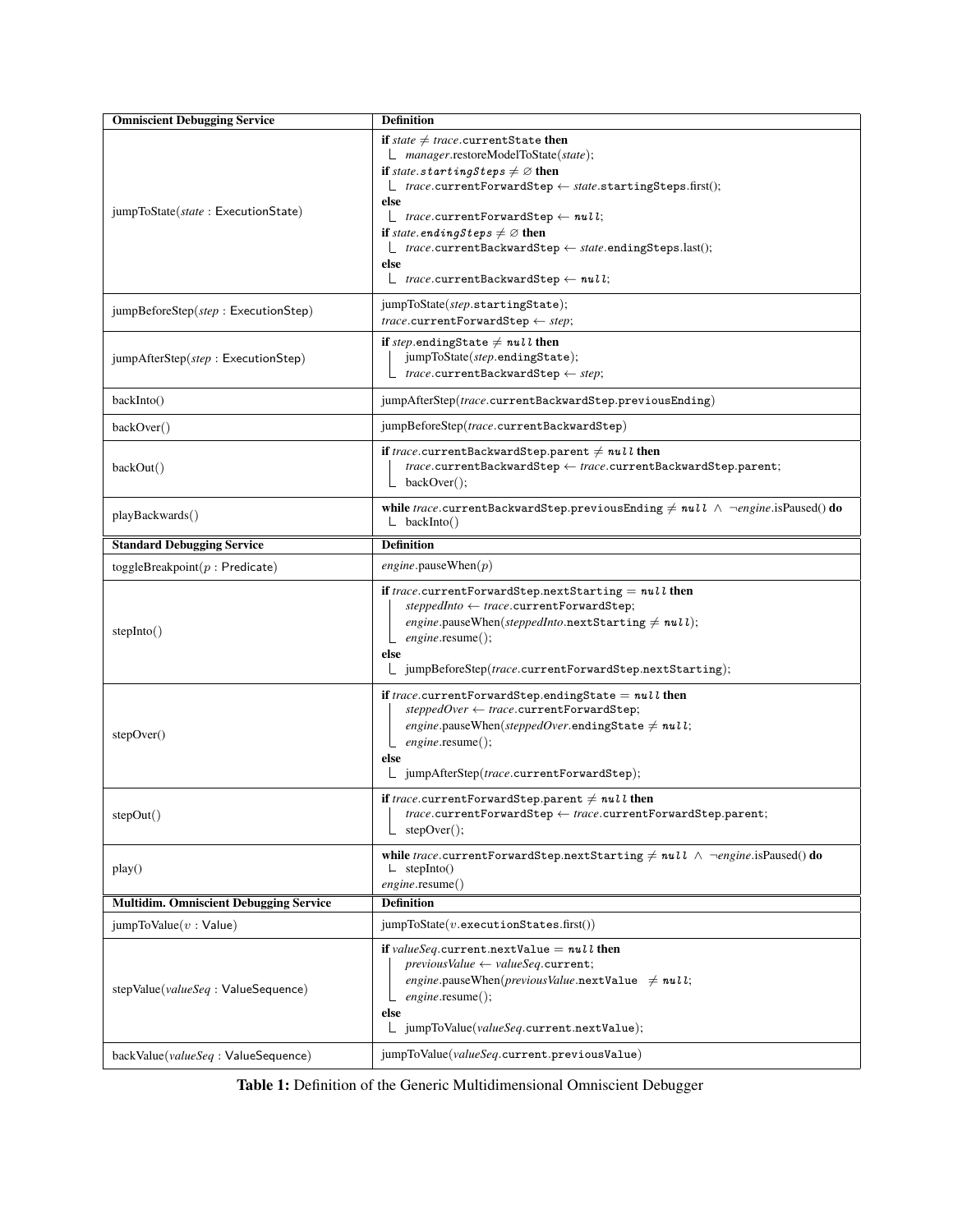

Figure 8. GEMOC Studio with the multidimensional omniscient debugger prototype running an fUML activity.

*Other omniscient debugging services* Next, we define the remaining omniscient debugging services. backInto, back-Over and backOut directly rely on jumps to reach the correct state. The last service, playBackwards, is a loop backwards until either the initial state is reached or the engine is paused.

*Standard debugging services* The second tiers of Table 1 define the standard debugging services; *i.e.,* breakpoints and forward stepping. toggleBreakpoint provides a generic way to define a breakpoint through a predicate, that can be defined on the model state (*e.g.,* watching for a specific instruction to be reached) or on the trace (*e.g.,* verifying a temporal property or watching for a specific step to be applied). It is defined using the pauseWhen service that must be provided by the execution engine. The next services are the standard step operations: *stepInto*, *stepOver*, and *stepOut*. There are two cases to consider: (1) When the current step is at the end of the trace, we rely on pauseWhen and resume to apply the operational semantics up until the correct situation is reached (*e.g.,* waiting for the current big step to be finished with  $stepOver$ ). (2) When the execution state is at a past state (*e.g.,* after a jump backwards), jump services are called (even though these step services are not specific to omniscient debugging) while the engine remains paused.

*Multidimensional omniscient debugging services* The last tiers of Table 1 define the final set of services providing multidimensional omniscient debugging facilities. The goal of these services is to provide the capacity to debug a model by following the sequences of values of specific mutable fields, thereby improving the usability of omniscient debugging for xDSMLs (O#2). Implementing these services is simplified by the structure of the trace metamodel providing access to each of the value sequences. Thus, jumpToValue is a use of jumpToState; and backValue directly uses jumpTo-Value; while stepValue is very similar to stepOver.

## 4. Tooling for Omniscient Debugging

This section presents the language and modeling workbench called GEMOC Studio and explains how we applied a subset of our approach (*i.e.,* the generative part and a debugger with basic operations) to offer a proof-of-concept prototype multidimensional omniscient debugger.

## 4.1 The GEMOC Studio

The GEMOC Studio<sup>3</sup> is an Eclipse package atop the *Eclipse Modeling Framework* (EMF) including both a language workbench to design and implement tool-supported xDSMLs as well as a modeling workbench where the xDSMLs are automatically deployed to allow system designers to edit, execute, simulate, and animate their models. The modeling workbench includes an advanced generic execution engine that can be used to execute any model conforming to an xDSML defined within the language workbench. An API is available to extend the engine with *addons* through the use of an observer pattern: the engine sends notifications to all its addons to inform them about the execution progress (*e.g.,* a step is starting/ending). Lastly, it supports pausing and resuming the execution between steps.

Our prototype focused on the operational semantics implementation language *Kermeta* [9] that relies on aspects to modularly implement the operational semantics and weave them into the provided metamodel.

#### 4.2 Omniscient Debugging in the GEMOC Studio

The prototype demonstrating our approach to support multidimensional omniscient debugging is implemented in GEMOC Studio. The prototype requires the creation and integration of the following components.

*Trace addon generator* The generative part of our approach takes the form of a *trace addon generator*, that takes as input an xDSML composed of an Ecore abstract syntax and Kermeta aspects. Note that Kermeta aspects function both as an execution metamodel and operational semantics, because aspect weaving allows the definition of new mutable properties in classes and operations used as transformation rules. The generator produces a GEMOC engine addon with a domain-specific trace metamodel and a domain-specific trace manager. Using the addon mechanism, the manager reacts to the execution steps of the engine to construct the trace accordingly. It also provides an interface to revert the state of the model (*i.e.,* a state manager), and an interface to query the trace (*i.e.,* a generic trace metamodel interface).

*Generic debugger logic* The generic part of our approach includes multidimensional omniscient debugging services within the GEMOC studio. Our prototype provides toggle-Breakpoint with only one kind of predicate (*i.e.,* a model element is targeted by a step), stepInto, jumpToState, jump-ToValue, and visualization (see next paragraph).

<sup>3</sup> <http://gemoc.org/studio>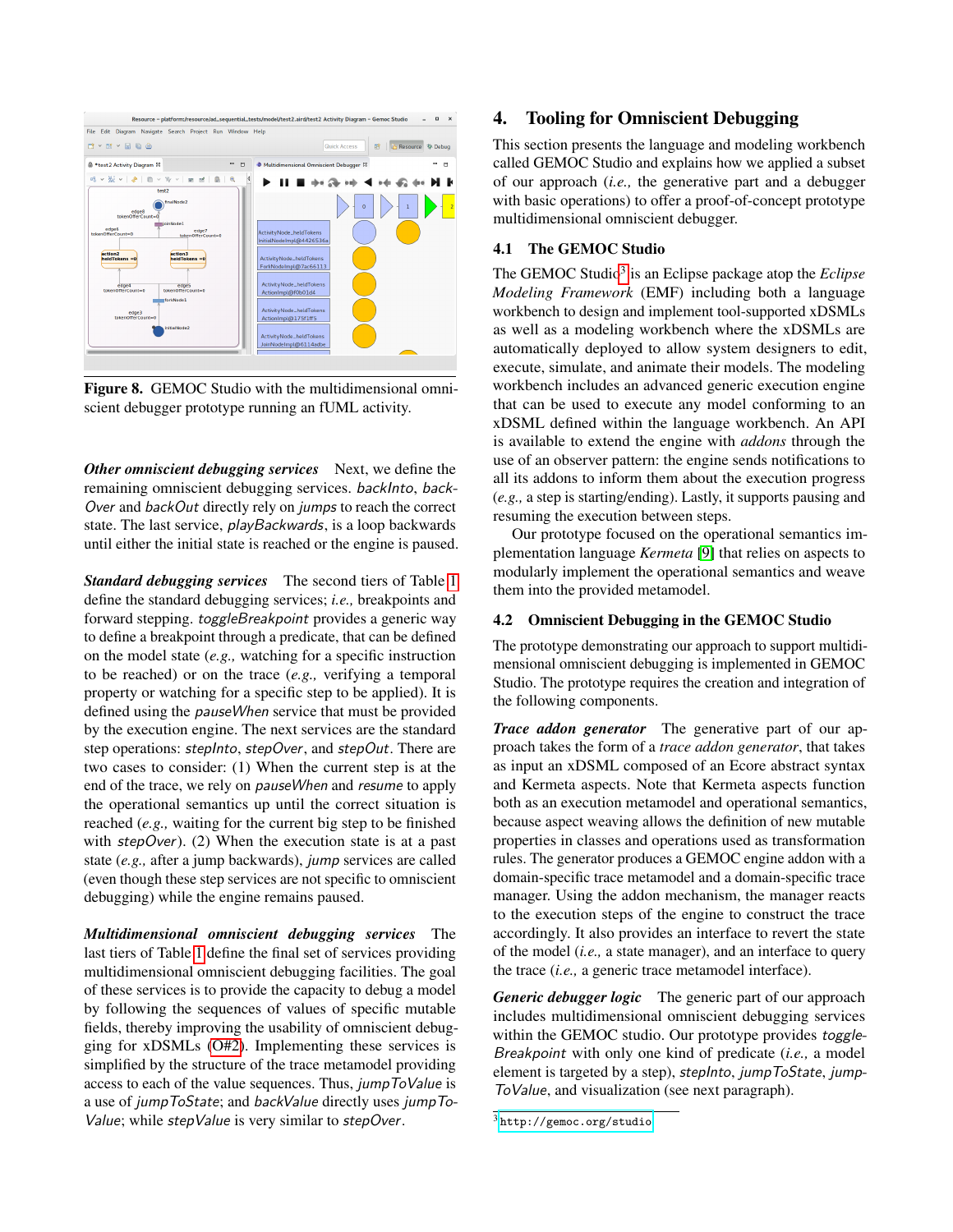*Graphical interface* The graphical user interface of the debugger includes a prototypical graphical widget that shows both the execution trace and the value sequences of all mutable fields. Figure 8 shows the GEMOC Studio with a model animator on the left and the omniscient debugging widget on the right. Double clicking on a model element triggers a toggleBreakpoint that pauses the execution when this element is targeted by a step. In the right widget showing the trace, the first row of numbered squares represents all the execution states. Each subsequent row represents the value sequence of a specific mutable field. The yellow rectangle indicates the current execution state and orange circles indicate current values of the mutable fields. Double-clicking on a state (numbered squares) triggers a jumpToState to the corresponding execution state. Doing similarly on one of values (circles) triggers a jumpToValue to the corresponding value. Since the GEMOC Studio provides animation of the executed model, the left view showing the model is updated at each action.

Additional information about our prototype can be found on the companion web page of this paper:

<http://gemoc.org/sle15-omniscientdebugging/>.

## 5. Evaluation

In this section, we first present the design and results of an empirical study providing an initial evaluation of the efficiency of our approach. Then, we discuss the benefits of multidimensional omniscient debugging.

#### 5.1 Efficiency of the Approach

To evaluate the efficiency of our approach (O#1), we considered the following research questions:

RQ#1: Is our approach more efficient in memory as compared to a clone-based omniscient debugger?

RQ#2: Is our approach more efficient in time for omniscient debugging services as compared to a weak omniscient debugger and to a clone-based omniscient debugger?

Thus, our evaluation of efficiency is the comparison of three omniscient debuggers as presented in Section 2.2 and in Figure 3. First, *WeakDebugger* is a weak generic omniscient debugger. Such a debugger is expected to be efficient in memory, because there is no trace to store; and inefficient in time, because the execution engine must be restarted at each jump backward. Second, *CloneBasedDebugger* is a clone-based generic omniscient debugger, that constructs a generic trace using *deep cloning* (*i.e.,* the complete model is copied at each step) and implements *jumps* using the model differencing library EMF Compare <sup>4</sup>. Because this debugger relies on an execution trace, it is expected to be less efficient in memory and more efficient in time than *WeakDebugger*. Finally, *MultiDimDebugger* is the prototype multidimensional omniscient debugger applying our approach. All three debuggers were implemented in the GEMOC Studio.

<sup>4</sup> <https://www.eclipse.org/emf/compare/>

We applied our approach to a subset of a real-world xDSML, namely fUML [15]. The considered subset contains the *Activity Diagram* portion of the language. In summary, a model conforming to this xDSML is made of an *activity*, which consists of *control nodes* and *action nodes*. Nodes are linked by *control flow links*, starting with an *initial node* and ending with a *final node*. Similarly to a Petri Net, *tokens* are passed along nodes to drive the execution. In addition, *variables* can be defined in activities and modified with actions. The xDSML was implemented with GEMOC Studio using Ecore for the abstract syntax and Kermeta for both the execution metamodel and the operational semantics.

As in our previous work [2], we used models taken from the case study of Maoz et al.  $[12]$ <sup>5</sup>. This choice was made to help establish a benchmark, facilitate comparison with future work, and because the models were drawn from industrial sources. The dataset we obtain contains 40 models whose sizes range from 36 to 51 objects. We plan to integrate larger models to the dataset for a future study, but are confident in the current ones to provide initial meaningful comparison.

*Data Collection and Analysis* To compare efficiency in *memory*, instead of observing the memory usage of the complete environment (*e.g.,* execution engine and loaded model), we measured the memory used only by the debugger. More precisely, for each of the considered models, we collected the amount of memory required to store the execution trace at the end of its execution by making precise memory measurements using heap dumps and Eclipse MAT<sup>6</sup>.

To compare efficiency in *time*, we focused on the main operation used by all omniscient debugging services: jump-ToState. More precisely, for each of the considered models, we measured the average amount of time required to perform a jumpToState by jumping to each previously visited state once and in a random order. Measures were done using Java's operation System.nanoTime.

Data was collected in a reproducible way through a programmatic use of GEMOC Studio's engine (see the companion webpage). Each result is an average value computed from five identical measurements made using an Intel i7-3720QM CPU with 8GB of RAM.

*RQ #1: Efficiency in memory* Figure 9 shows the results obtained regarding the memory required to store an execution trace. The  $x$ -axis shows the number of elements in the trace, while the *y*-axis shows the amount of memory used in kB. First, *WeakDebugger* does not use memory, because it does not store a trace. Second, we observe that our approach is always more efficient in terms of memory usage than the *CloneBasedDebugger* debugger with 3.0 times improvement on average. We hypothesize this is due to the domain-specific traces obtained with our approach that are designed to only contain the evolution of the mutable fields of the model with

<sup>5</sup> Models available at <http://www.se-rwth.de/materials/semdiff/>  $6$ <https://www.eclipse.org/mat/>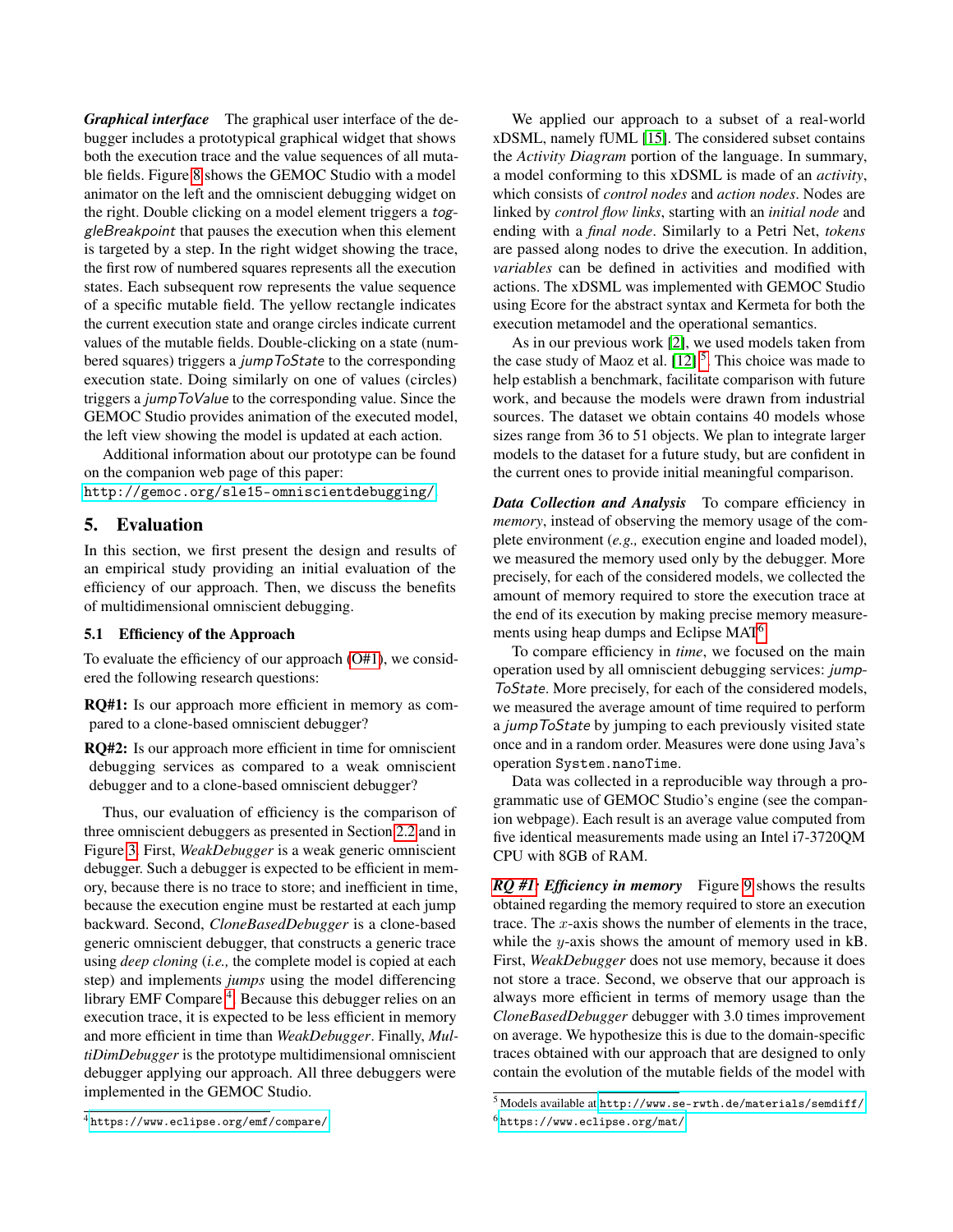

**Figure 10.** Time required to perform a *jumpToState* 



Figure 9. Memory used by the execution trace

minimal redundancy, whereas cloning implies significant redundancy. In addition, we note that our approach has a gentler slope than *CloneBasedDebugger*, which suggests better scalability with large traces. To summarize and answer RQ #1, we observe that our approach is more efficient in memory than a clone-based approach.

*RQ #2: Efficiency in time* Figure 10 presents the results obtained regarding the average amount of time required to perform a *jumpToState*. The x-axis shows the identifier of the executed model, while the  $y$ -axis shows the amount of time in *ms*. First, we observe that trace-based debuggers are always better than *WeakDebugger* (right), with in particular *MultiDimDebugger* (left) being 54.1 times faster than *WeakDebugger*. This is explained by the time required to reset the execution engine. Second, we observe that *Multi-DimDebugger* is more efficient than *CloneBasedDebugger* (center) with 5.03 times improvement on average. We hypothesize this is due to the generated trace manager, which contains code specific and tuned to both the xDSML and the generated domain-specific trace metamodel. To summarize and answer RQ #2, we observe our approach is more efficient in time than the traceless approach and clone-based approach.

## 5.2 Benefits of Multidimensional Facilities

To ensure the usability of omniscient debugging (O#2), our approach provides *multidimensional omniscient debugging*; *i.e.,* facilities to navigate among values of mutable fields of an executed model. In essence, we believe that providing explicit visualization of the dimensions of a trace (see Figure 8) and means to traverse such trace according to specific dimensions (*e.g.,* stepValue), has a significant positive impact on usability (O#2). To completely validate O#2 requires user

experiments to empirically assess the expected benefits of multidimensional facilities. We defer this task to future work.

## 6. Related Work

In this section, we overview the existing work in the MDE literature on debugging and on execution trace management.

#### 6.1 Omniscient Debugging in MDE

Maoz and Harel [11] and Hegedüs et al. [7] present trace exploration tools which contain similar facilities to an omniscient debugger. However, these techniques are defined for post-mortem analysis rather than use during live sessions, whereas our technique supports live debugging sessions. Additionally, Maoz and Harel do not support domain-specific execution traces for xDSMLs.

In our previous work [6], we explored applying omniscient debugging to model transformations within the context of AToMPM, a multi-paradigm modeling tool. Yet the focus was the two basic transformation languages provided by AtoMPM, while in this paper we are concerned with xDSMLs. We are not aware of any other literature that applied omniscient debugging in the context of MDE.

#### 6.2 Trace Visualization and Debugging in MDE

Existing work on trace visualization, such as MetaViz by Aboussoror et al. [1], or the work of Maoz and Harel [11], would be strongly complimentary with our approach. Indeed, while we focused on the backend concern of omniscient debugging, trace visualization is required for the frontend.

More recently, the work of Chis et al. on a Moldable Debugger [3] can be interestingly compared to our work. Indeed, while we provide *generic* debugging operations supported by *domain-specific* trace management facilities, they provide a framework to define *domain-specific* debugging operations and user interfaces. Also, our approach is completely automatic given a well-formed xDSML, whereas manual work is required to extend the Moldable Debugger to support an xDSML. Yet, both approaches tackle different and independent challenges, and provide very complementary results.

#### 6.3 Domain-Specific Execution Traces in MDE

Meyers et al. introduced the ProMoBox framework [14], which generates a set of metamodels from an annotated xDSML, including domain-specific trace metamodel. Among